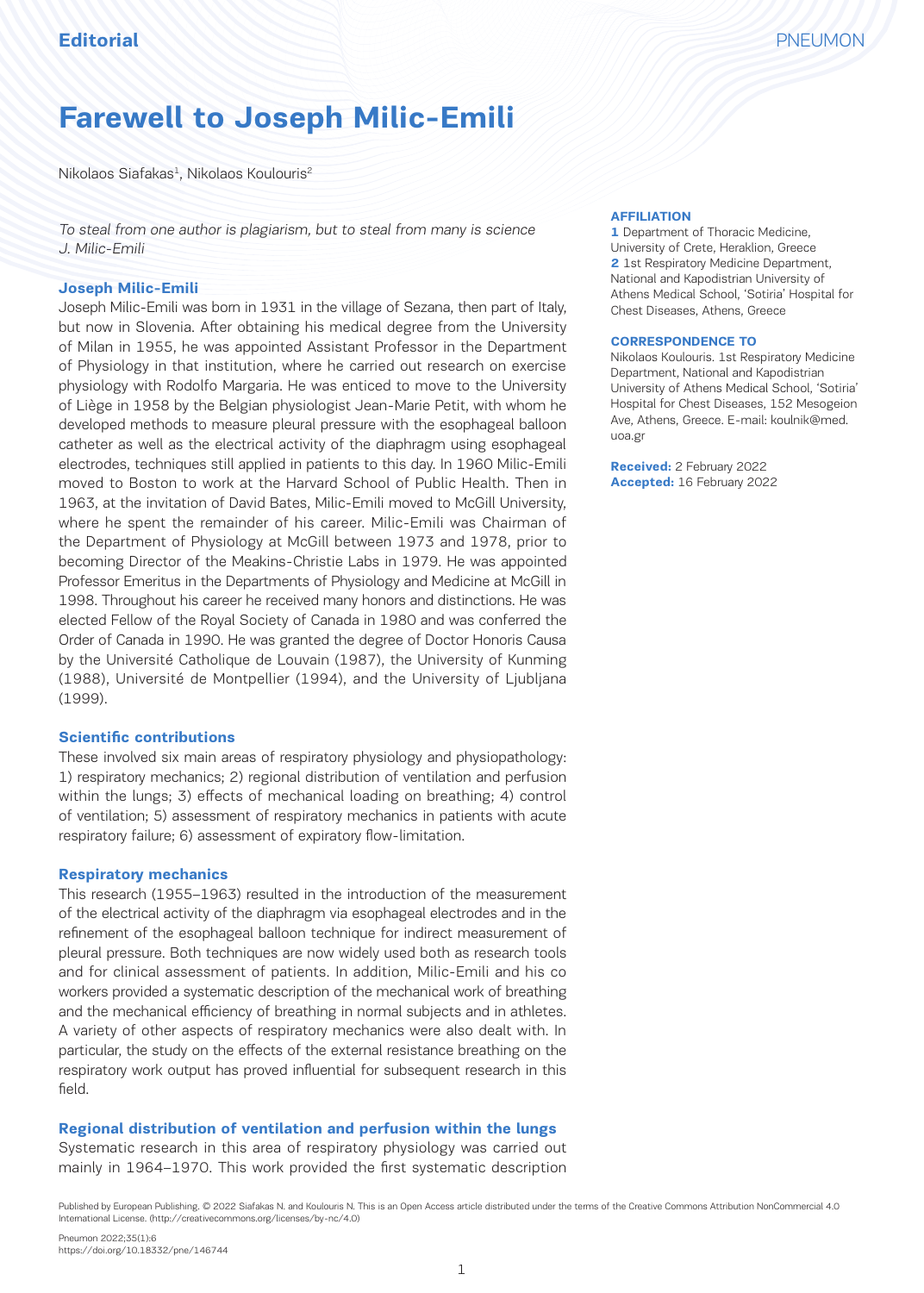of regional distribution of gas within the lungs. From these research arose the concept of 'closing volume' whose method of measurement was first described in 1967. These studies were extended to elderly subjects, obesity, smoking, asthma, pulmonary oedema, and liver cirrhosis. In addition, several factors which can influence regional distribution of gas within the lungs were assessed. In 1972, a theoretical study was published which predicted that ventilation distribution is affected by the inspiratory flow rate. Thus, in a period of less than 10 years, the knowledge of the regional lung function was advanced from indirect and scattered information to a mature field. The new information is of both basic and clinical interest.

#### **Effects of mechanical loading on breathing**

Interest in this area began in 1963, but a systematic investigation of this area of physiology was undertaken only in 1971, centering first on the immediate respiratory responses to added loads to breathing. This was followed by systematic investigations on the ventilatory effects of body temperature, vagotomy, expiratory pressure loading, baroreceptor stimulation and SO2 inhalation. Three articles published in this field were of particular importance. The first provided useful new information concerning the Hering Breuer inflation reflex. The second stressed the importance of the intrinsic properties of the respiratory muscles (force length and force velocity properties) in relation to control of breathing. The third introduced the airway (mouth) occlusion pressure as an index of neuromuscular inspiratory drive. Most importantly, the studies on mechanical loading of breathing led to the conclusion that 'mechanical loading of breathing (in particular airway occlusion) can be used to evaluate basic aspects of control of breathing' rather than just a study of the response of the respiratory system to loading. In addition, these studies have stressed the importance of the analysis of the breathing pattern in clinical assessment of control of breathing.

#### **Control of ventilation**

The airway occlusion pressure technique first applied to anesthetized cats was subsequently modified for use in conscious humans. Thus, the P0.1 technique for assessment of control of breathing was introduced and applied in newborn animals and babies to study the maturation of control of breathing, and in anesthetized adult men and animals to assess the effects of anesthesia on respiratory mechanics and control. Most important are the clinical applications of the assessment of control of breathing based on analysis of the breathing pattern and the measurement of P0.1 in patients with chronic obstructive lung disease (COLD). The mouth occlusion pressure technique and the analysis of the breathing pattern are at present widely used in both clinical and physiological studies of control of breathing. The subsequent research of Milic-Emili and his group centered on: a) clinical assessment of control of breathing in

pulmonary fibrosis, cystic fibrosis, etc.; b) the development of non invasive methods for studying respiratory mechanics; and c) analysis of the neural, muscular, and mechanical factors which determine the morphology of the spirogram and pneumotachogram.

## **Assessment of respiratory mechanics in patients with acute ventilatory failure**

In the 1980s, Milic-Emili and his group developed a battery of new tests for non invasive assessment of respiratory mechanics in mechanically ventilated patients with acute respiratory failure; of particular interest is a new method for studying frequency dependence of compliance and flow resistance.

## **Assessment of expiratory flow-limitation**

A new method, the "negative expiratory pressure technique", has been recently developed which allows to determine the presence of expiratory flow-limitation at rest and during muscular exercise. This method does not require any cooperation of the patient and can be applied in stable patients, as well as during mechanical ventilation and exercise.

#### **The Greek chapter of Milic-Emili**

Milic-Emili had a profound effect on the development of Modern Greek Pulmonology. He was the mentor of many professors and chest physicians, e.g. C. Roussos, N. Siafakas, P. Bechrakis, A. Rassidakis, N. Koulouris, A. Koutsoukou, and E. Kosmas, introducing them into the unknown waters of Respiratory Physiology-Pathophysiology.

He loved Greece and often visited the Departments of his Fellows (Athens, Crete Universities), working with young pulmonologists, mentoring, and helping them to accomplish their thesis, write research papers and coaching them for International Meetings. As a result, more than 30 papers were published and therefor many Greek scientists are indebted to Milic-Emili. For all these contributions to Greek Science he was granted the degree of Doctor of Honoris Causa by the University of Athens, in 1999.

It is obvious, that Greek Pulmonology flourished due to his timeless mentorship, friendship, and enthusiastic teaching. The English word enthusiasm, which of course derives from the Greek, indicates that 'God is within' and signifies knowledge deeper than faith and has a meaning of truth. He educated Greek Chest physicians how to present data, being honest presenting always the scientific truth, and not being arrogant.

## **Milic-Emili a true leader and a wonderful person**

We were privileged to work under his supervision. He made an enormous impact not only on our scientific careers but on our attitude to life. With his enthusiastic teaching abilities and outstanding mentorship and tremendous encouragement he kept us continuously stimulated, introducing us to